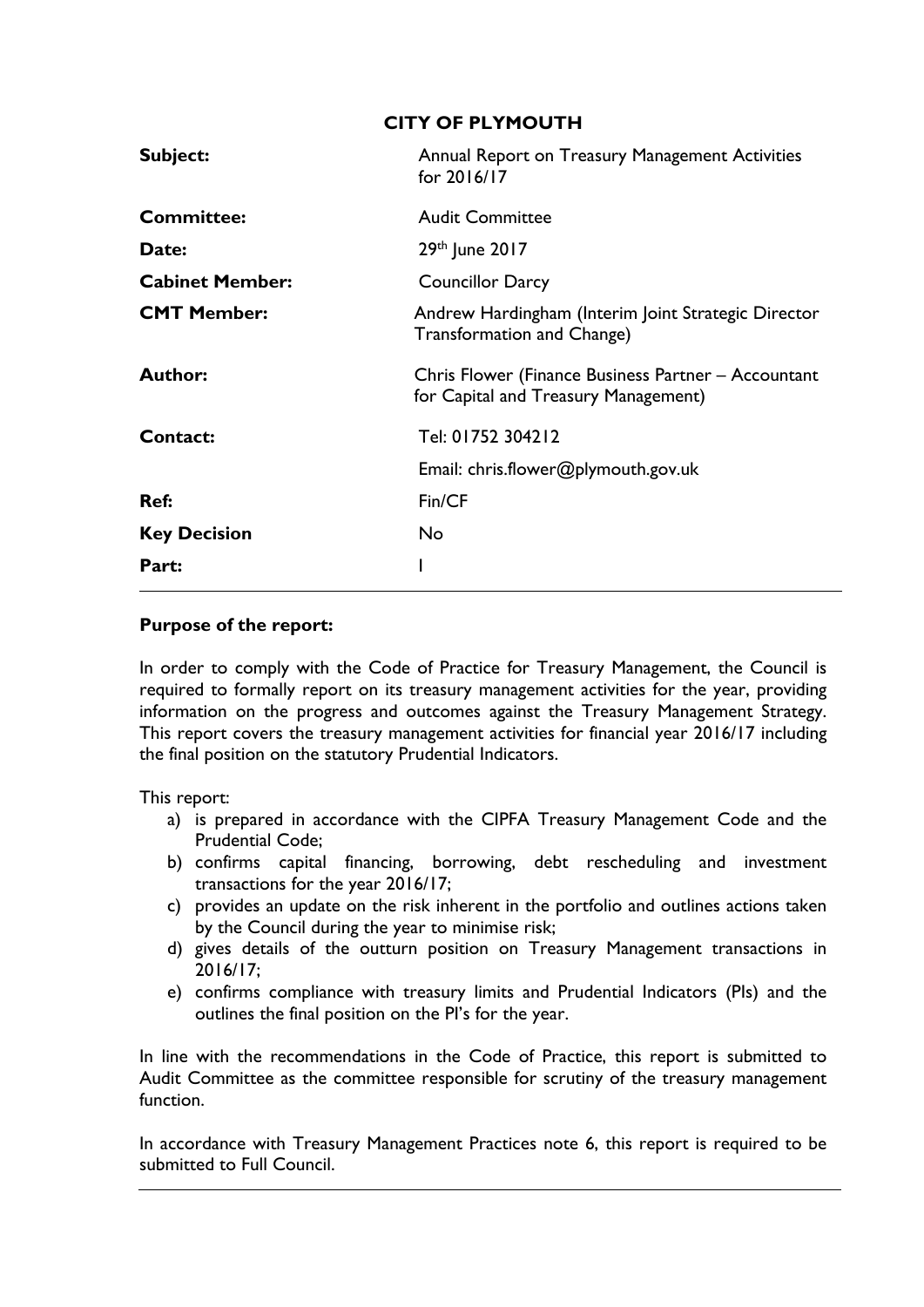# **The Council Corporate Plan 2016/19**

Effective financial management is fundamental to the delivery of corporate improvement priorities. Treasury Management activity has a significant impact on the Council's activity both in revenue budget terms and capital investment and is a key factor in facilitating the delivery against a number of corporate priorities.

### **Implications for Medium Term Financial Plan and Resource Implications: Including finance, human, IT and land**

Into the medium and longer term the Council is facing significant pressures due to the national economic situation, which has led to a reduction in resources for local authorities over the Government's latest spending period. Effective Treasury Management will be essential in ensuring the Council's cash flows are used to effectively support the challenges ahead.

### **Other Implications: e.g. Child Poverty, Community Safety, Health and Safety, Risk Management and Equality:**

There is an inherent risk to any Treasury Management activity. The Council continues to manage this risk by ensuring all investments are undertaken in accordance with the approved investment strategy, and keeping the counterparty list under constant review.

### **Recommendations & Reasons for recommended action:**

- 1. To note the Treasury Management Annual Report 2016/17.
- 2. To refer the Treasury Management Annual Report 2016/17 to Full Council for approval.

*This is to comply with the CIPFA Code of Practice and discharge our statutory requirement.*

#### **Alternative options considered and reasons for recommended action:**

None - it is requirement to report to Council on the treasury management activities for the year.

\_\_\_\_\_\_\_\_\_\_\_\_\_\_\_\_\_\_\_\_\_\_\_\_\_\_\_\_\_\_\_\_\_\_\_\_\_\_\_\_\_\_\_\_\_\_\_\_\_\_\_\_\_\_\_\_\_\_\_\_\_\_\_\_\_\_\_\_

#### **Background papers:**

- Treasury Management Strategy report to Council 27 February 2017
- Mid-Year Review report to Audit Committee 8 December 2016

|                                                                                            | Sign off:                                                       |      |                   |    |     |      |     |     |       |     |
|--------------------------------------------------------------------------------------------|-----------------------------------------------------------------|------|-------------------|----|-----|------|-----|-----|-------|-----|
| Fin                                                                                        | AKHI7                                                           | Leg/ | DVS <sub>28</sub> | HR | n/a | Corp | n/a | n/a | Strat | n/a |
|                                                                                            | 18.29                                                           | Dem& | 241               |    |     | Prop |     |     | Proc  |     |
|                                                                                            |                                                                 | Gov  |                   |    |     |      |     |     |       |     |
| Originating SMT Member: Andrew Hardingham, Interim Joint Strategic Director Transformation |                                                                 |      |                   |    |     |      |     |     |       |     |
| and Change                                                                                 |                                                                 |      |                   |    |     |      |     |     |       |     |
|                                                                                            | Has the Cabinet Member(s) agreed the content of the report? Yes |      |                   |    |     |      |     |     |       |     |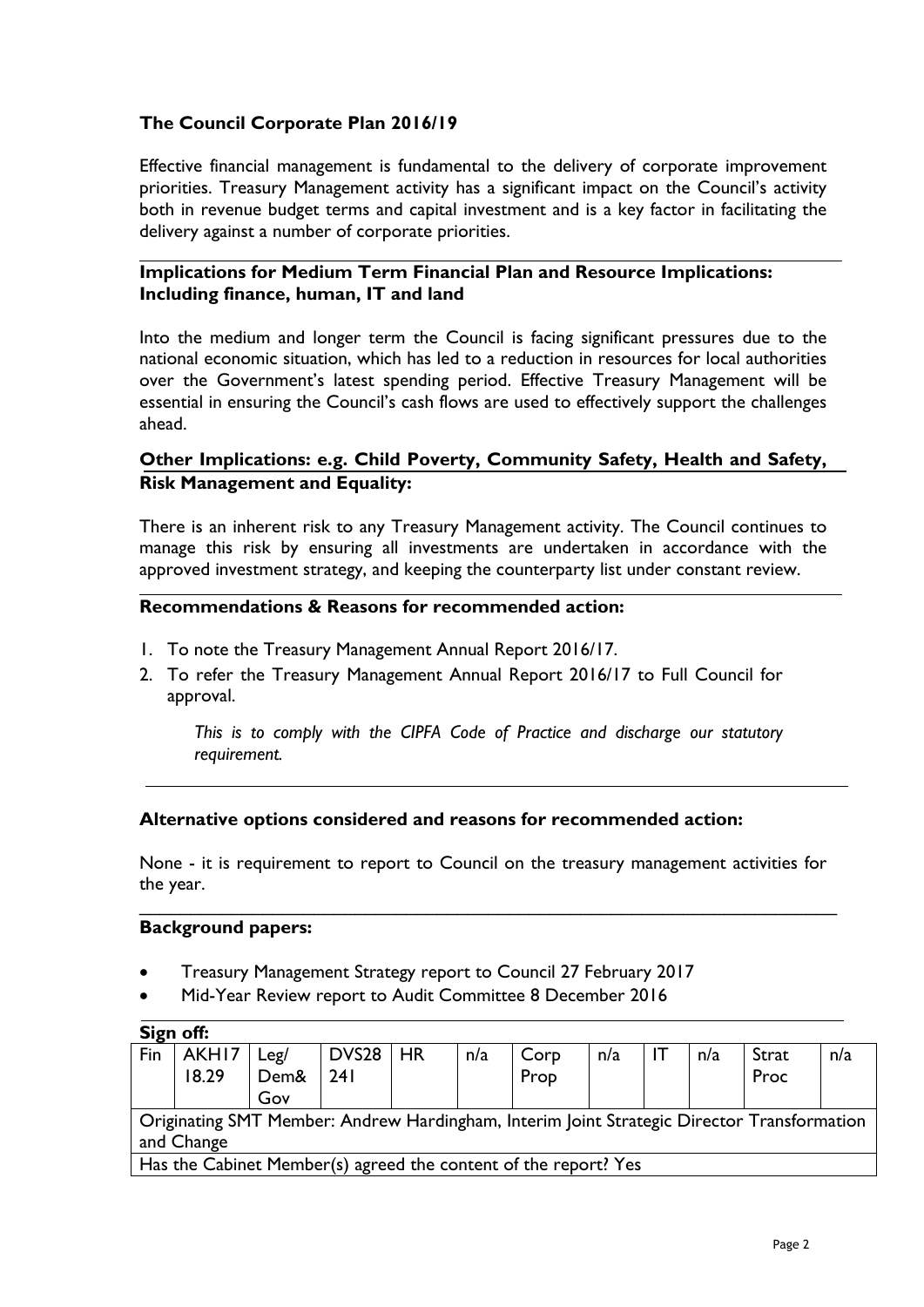# **Annual Report on Treasury Management Activities for 2016/17**

### **Introduction**

The Chartered Institute of Public Finance and Accountancy's Treasury Management Code (CIPFA's TM Code) requires that authorities report on the performance of the treasury management function at least twice a year (mid-year and at year end).

The Council's Treasury Management Strategy for 2016/17 was approved by Council on 16 February 2016. The Council has borrowed and invested sums of money and is therefore exposed to financial risks including the loss of invested funds and the revenue effect of changing interest rates. This report covers treasury management activity and the associated monitoring and control of risk.

### **External Context**

**Economic background:** Politically, 2016/17 was an extraordinary twelve month period which defied expectations when the UK voted to leave the European Union and Donald Trump was elected the 45th President of the USA. Uncertainty over the outcome of the US presidential election, the UK's future relationship with the EU and the slowdown witnessed in the Chinese economy in early 2016 all resulted in significant market volatility during the year. Article 50 of the Lisbon Treaty, which sets in motion the 2-year exit period from the EU, was triggered on 29th March 2017.

UK inflation had been subdued in the first half of 2016 as a consequence of weak global price pressures, past movements in sterling and restrained domestic price growth. However the sharp fall in the Sterling exchange rate following the referendum had an impact on import prices which, together with rising energy prices, resulted in CPI rising from 0.3% year/year in April 2016 to 2.3% year/year in March 2017.

In addition to the political fallout, the referendum's outcome also prompted a decline in household, business and investor sentiment. The repercussions on economic growth were judged by the Bank of England to be sufficiently severe to prompt its Monetary Policy Committee (MPC) to cut the Bank Rate to 0.25% in August and embark on further gilt and corporate bond purchases as well as provide cheap funding for banks via the Term Funding Scheme to maintain the supply of credit to the economy.

Despite growth forecasts being downgraded, economic activity was fairly buoyant and GDP grew 0.6%, 0.5% and 0.7% in the second, third and fourth calendar quarters of 2016. The labour market also proved resilient, with the ILO (International Labour Organisation). unemployment rate dropping to 4.7% in February, its lowest level in 11 years.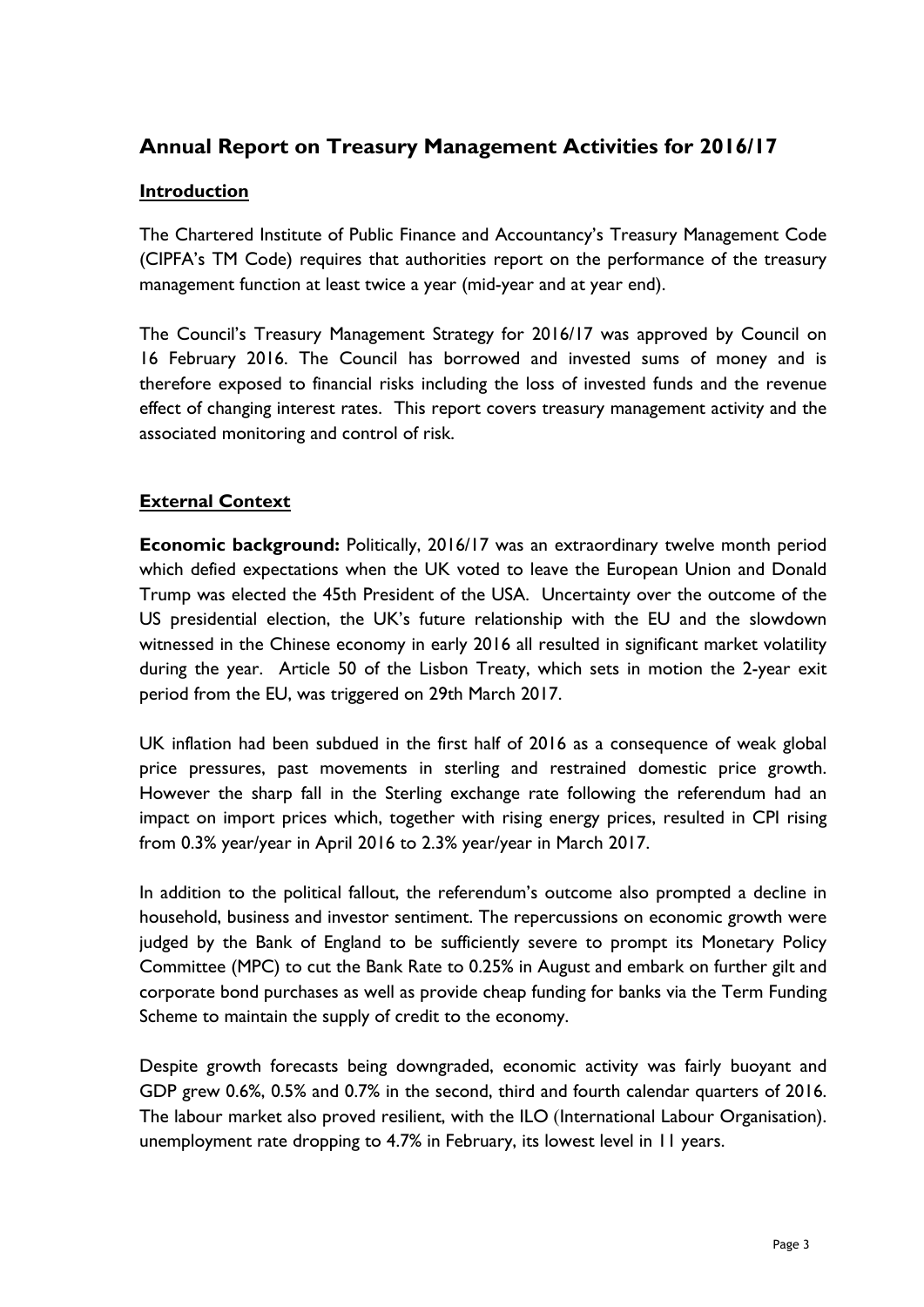Following a strengthening labour market, in moves that were largely anticipated, the US Federal Reserve increased rates at its meetings in December 2016 and March 2017, taking the target range for official interest rates to between 0.75% and 1.00%.

**Financial markets:** Following the referendum result, gilt yields fell sharply across the maturity spectrum on the view that Bank Rate would remain extremely low for the foreseeable future. After September there was a reversal in longer-dated gilt yields which moved higher, largely due to the MPC revising its earlier forecast that Bank Rate would be dropping to near 0% by the end of 2016. The yield on the 10-year gilt rose from 0.75% at the end of September to 1.24% at the end of December, almost back at pre-referendum levels of 1.37% on 23rd June. 20- and 50-year gilt yields also rose in Q3 2017 to 1.76% and 1.70% respectively, however in Q4 yields remained flat at around 1.62% and 1.58% respectively.

After recovering from an initial sharp drop in Q2, equity markets rallied, although displaying some volatility at the beginning of November following the US presidential election result. The FTSE-100 and FTSE All Share indices closed at 7342 and 3996 respectively on 31st March, both up 18% over the year. Commercial property values fell around 5% after the referendum, but had mostly recovered by the end of March.

Money market rates for overnight and one week periods remained low since Bank Rate was cut in August. 1- and 3-month LIBID rates averaged 0.36% and 0.47% respectively during 2016-17. Rates for 6- and 12-months increased between August and November, only to gradually fall back to August levels in March, they averaged 0.6% and 0.79% respectively during 2016-17.

**Credit background:** Various indicators of credit risk reacted negatively to the result of the referendum on the UK's membership of the European Union. UK bank credit default swaps saw a modest rise but bank share prices fell sharply, on average by 20%, with UKfocused banks experiencing the largest falls. Non-UK bank share prices were not immune, although the fall in their share prices was less pronounced.

Fitch and Standard & Poor's downgraded the UK's sovereign rating to AA. Fitch, S&P and Moody's have a negative outlook on the UK. Moody's has a negative outlook on those banks and building societies that it perceives to be exposed to a more challenging operating environment arising from the 'leave' outcome.

None of the banks on the Council's lending list failed the stress tests conducted by the European Banking Authority in July and by the Bank of England in November, the latter being designed with more challenging stress scenarios, although Royal Bank of Scotland was one of the weaker banks in both tests. The tests were based on banks' financials as at 31st December 2015, 11 months out of date for most. As part of its creditworthiness research and advice, the Council's treasury advisor Arlingclose regularly undertakes analysis of relevant ratios - "total loss absorbing capacity" (TLAC) or "minimum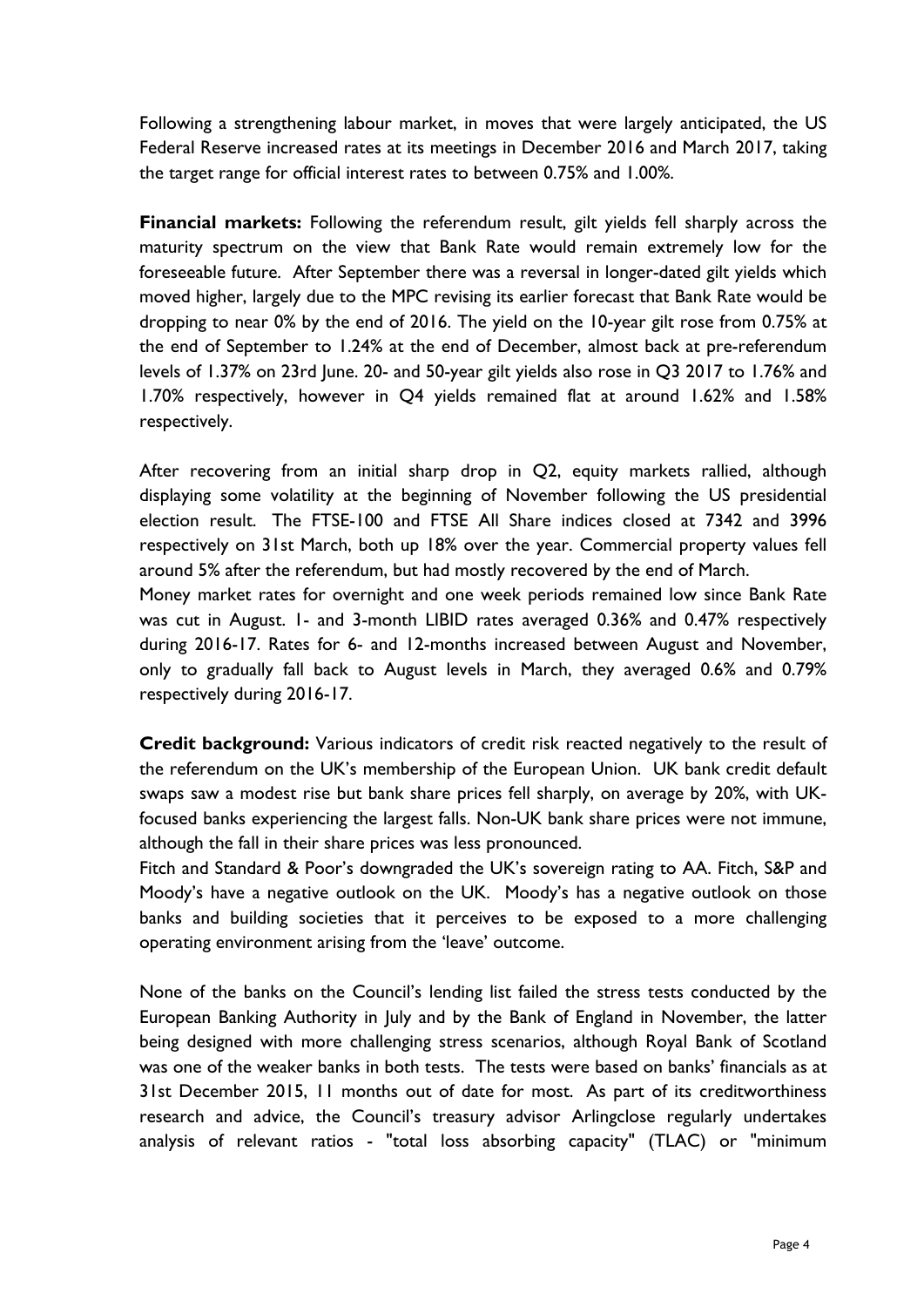requirement for eligible liabilities" (MREL) - to determine whether there would be a bail-in of senior investors, such as local authority unsecured investments, in a stressed scenario.

# **Local Context**

On  $31^{st}$  March 2017, the Council had net borrowing of £265m arising from its revenue and capital income and expenditure, an increase on 2016 of £60m. The underlying need to borrow for capital purposes is measured by the Capital Financing Requirement (CFR), while usable reserves and working capital are the underlying resources available for investment. These factors and the year-on-year change are summarised in table 1 below.

|                                | 31.3.16<br><b>Actual</b><br>$\mathbf{f}$ m | 2016/17<br><b>Movement</b><br>$\mathbf{f}$ m | 31.3.17<br><b>Actual</b><br>$\mathbf{f}$ m |
|--------------------------------|--------------------------------------------|----------------------------------------------|--------------------------------------------|
| <b>General Fund CFR</b>        | 306                                        | 51                                           | 357                                        |
| Less: Other debt liabilities * | $-125$                                     | $\overline{12}$                              | $-113$                                     |
| <b>Borrowing CFR</b>           | 181                                        | 63                                           | 244                                        |
| Less: Usable reserves          | -51                                        | - 1                                          | $-50$                                      |
| Less: Working capital          | $-27$                                      | $-2$                                         | $-29$                                      |
| <b>Net borrowing</b>           | 203                                        | 60                                           | 265                                        |

#### Table 1: Balance Sheet Summary

*\* finance leases, PFI liabilities and transferred debt that form part of the Council's total debt*

Net borrowing has increased due to a rise in the CFR as new capital expenditure was higher than the financing applied including minimum revenue provision; together with a small decrease in usable reserves and a fall in working capital due to the timing of receipts and payments.

### **Borrowing Activity**

At  $31^{st}$  March 2017, the Council held £287m of loans, (an increase of £44m on 31/03/2016) as part of its strategy for funding previous years' capital programmes. See table 2 below.

The Council's chief objective when borrowing has been to strike an appropriately low risk balance between securing low interest costs and achieving cost certainty over the period for which funds are required, with flexibility to renegotiate loans should the Council's long-term plans change being a secondary objective.

Affordability and the "cost of carry" remained important influences on the Council's borrowing strategy alongside the consideration that, for any borrowing undertaken ahead of need, the proceeds would have to be invested in the money markets at rates of interest significantly lower than the cost of borrowing. As short-term interest rates have remained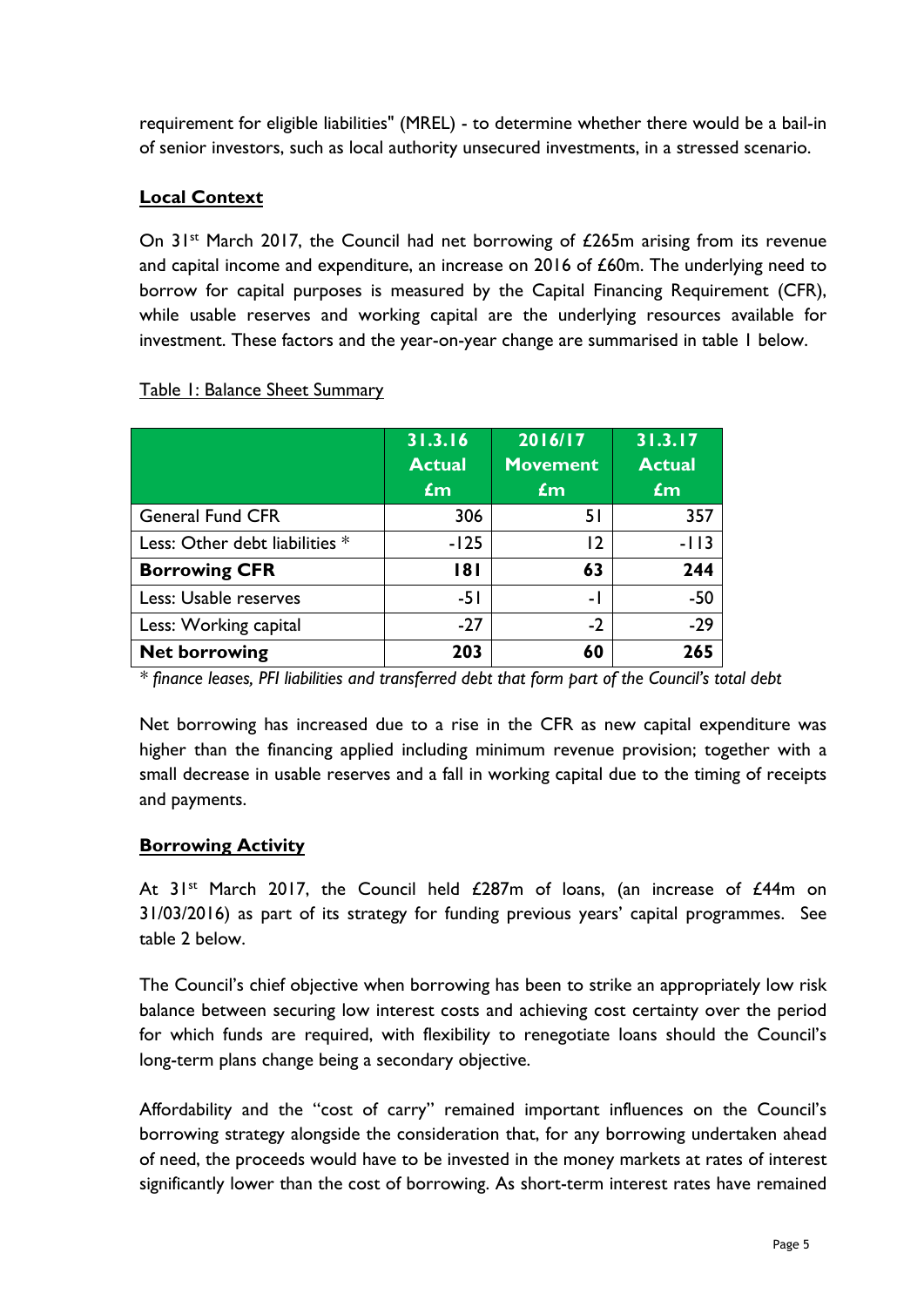and are likely to remain at least over the forthcoming two years, lower than long-term rates, the Council determined it was more cost effective in the short-term to borrow short-term loans instead.

The benefits of internal borrowing were monitored regularly against the potential for incurring additional costs by deferring borrowing into future years when long-term borrowing rates are forecast to rise. Arlingclose assists the Council with this 'cost of carry' and breakeven analysis. Temporary and short-dated loans borrowed from the markets, predominantly from other local authorities, also remained affordable and attractive.

|                                         | <b>Balance on</b><br>01/04/2016<br>$\pounds$ m | <b>Movement</b><br>$\pounds$ m | <b>Balance on</b><br>31/03/2017<br>$\pmb{\pounds}$ m | Avg<br>Rate<br>% |
|-----------------------------------------|------------------------------------------------|--------------------------------|------------------------------------------------------|------------------|
| <b>Public Works Loan Board</b>          | 44                                             | 0                              | 44                                                   | 5.76%            |
| <b>Banks - LOBOs</b>                    | 100                                            | (18)                           | 82                                                   | 4.38%            |
| <b>Banks - Fixed Long Term</b>          | 0                                              | 18                             | 18                                                   | 4.37%            |
| <b>Short Term Borrowing</b>             | 99                                             | 44                             | 143                                                  | 0.05%            |
| <b>TOTAL BORROWING</b>                  | 243                                            | 44                             | 287                                                  | 4.85%            |
| Other Long Term Liabilities             | 125                                            | (12)                           | 113                                                  |                  |
| <b>TOTAL EXTERNAL</b><br><b>DEBT</b>    | 368                                            | 32                             | 400                                                  |                  |
| Increase/ (Decrease) in<br>Borrowing £m |                                                |                                | 32                                                   |                  |

# Table 2: Borrowing Activity

# **LOBOs**

The Council holds £82m (£100m in 2016) of LOBO (Lender's Option Borrower's Option) loans where the lender has the option to propose an increase in the interest rate at set dates. The Council then has the option to either accept the new rate or to repay the loan at no additional cost. During the year £26m of our LOBOs had options, none of which were exercised by the lender.

During 2016 Barclays Bank informed the Council that it had revoked its rights to exercise their options in future and £18m of LOBOs has therefore been reclassified as fixed rate long term loans.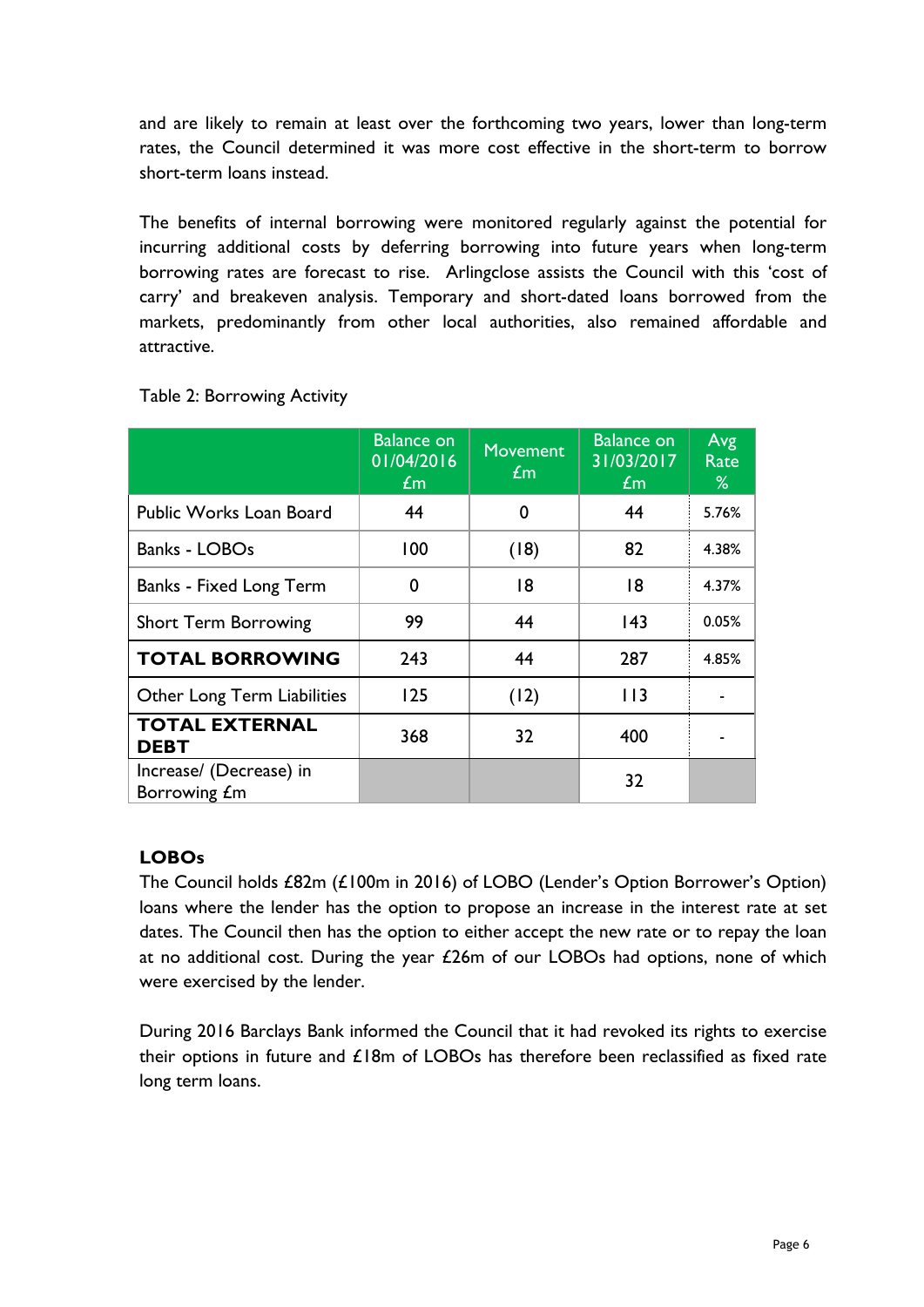## **LGA Bond Agency**

UK Municipal Bonds Agency (MBA) plc. was established in 2014 by the Local Government Association as an alternative to the PWLB with plans to issue bonds on the capital markets and lend the proceeds to local authorities. In early 2016 the Agency declared itself open for business, initially only to English local authorities. The Council has analysed the potential rewards and risks of borrowing from the MBA and has approved and signed the Municipal Bond Agencies framework agreement which sets out the terms upon which local authorities will borrow, including details of the joint and several guarantee.

As at 31<sup>st</sup> March 2017 no bonds have been issued by the Municipal Bonds Agency.

### **Debt Rescheduling**

The PWLB continued to operate a spread of approximately 1% between "premature repayment rate" and "new loan" rates so the premium charge for early repayment of PWLB debt remained relatively expensive for the loans in the Council's portfolio and therefore unattractive for debt rescheduling activity. No rescheduling activity was undertaken as a consequence.

## **Other Debt Activities**

Although not classified as borrowing, the Council has capital finance from Private Finance Initiatives and Finance Leases and as at  $31<sup>st</sup>$  March 2017 this amounted to £113m.

The liability for the PFI scheme has increased our requirement for finance and therefore we increased our Operational Boundary and Authorised limit to allow for this.

### **Minimum Revenue Provision (MRP)**

Under regulation 27 of the Local Authorities (Capital Finance and Accounting) (England) Regulations 2003 SI 2003/146, as amended, local authorities are required to charge to their revenue account, for each financial year, MRP for the cost of their unfinanced capital expenditure.

There have been recent changes to the advice from CIPFA on MRP calculations and the use of the annuity method. Prior years involved detailed calculations which were very perspective but these have been replaced with a requirement that local authorities calculate an amount or MRP which they consider to be prudent.

During 2015/16 the Council carried out a review of its MRP calculation method and accounting assumptions. The Council's calculations were driven by a very complex methodology that needed a full overhaul. The Council therefore engaged its TM advisors, Arlingclose to review and advise practice. The main conclusions were that, due to the way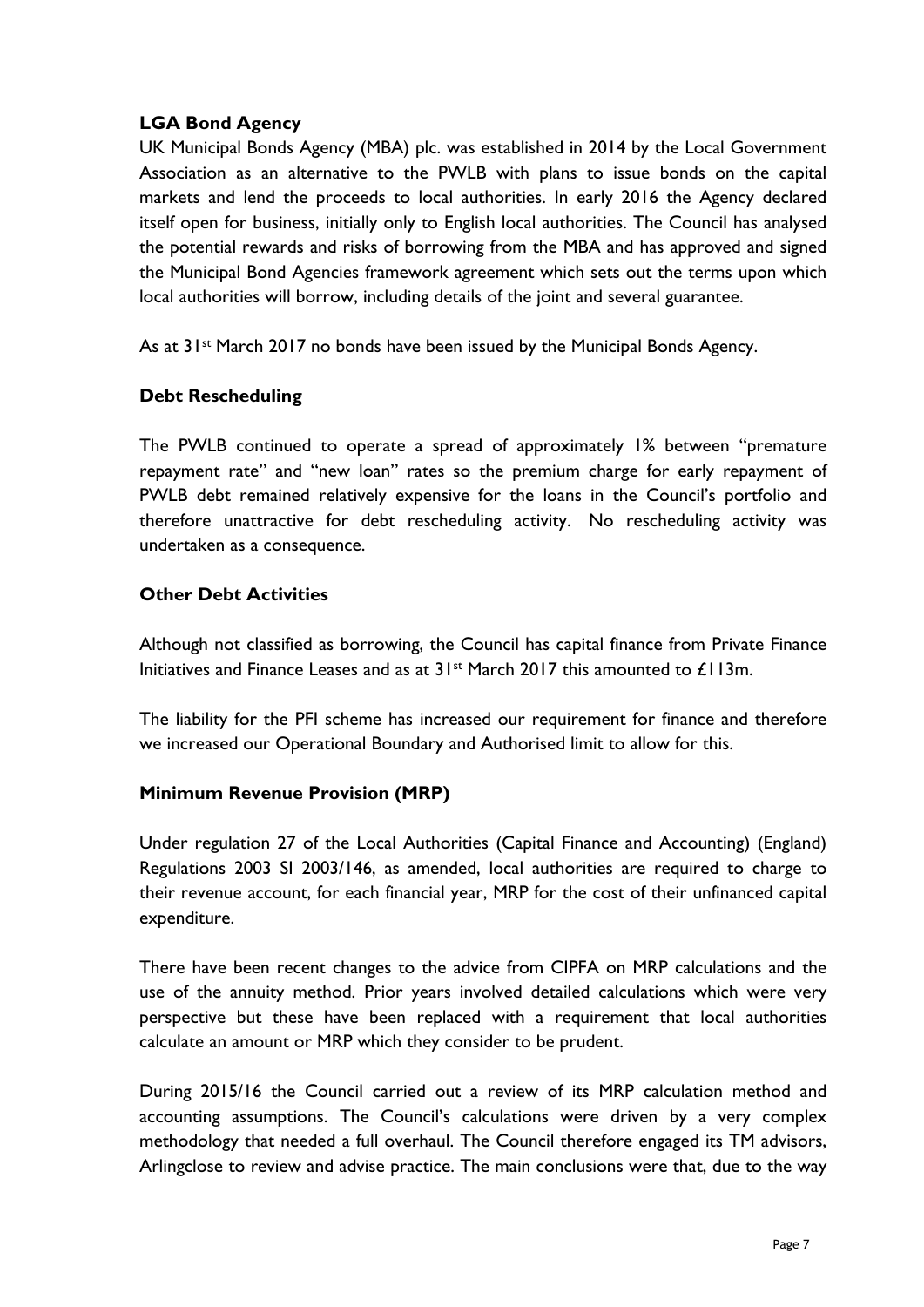we were calculating our annual MRP charge has resulted in an over-provision for many years and it also recommended a change in the calculation method.

The Council wanted to match the economic benefits from its assets with the life of those assets. Therefore the Council change its calculation method to the annuity method which not only spreads the cost of the borrowing over the life of the assets but it also takes into account the time value of money.

The Council's previous method of calculating MRP was to spread the cost of borrowing in a straight line over a maximum of 25 years. The current council tax payers would therefore pay a relative higher charge than council tax payers in the future. For example if an asset cost of £20m to build and has a life of 20 years then there would have been a  $£1m$  charged each year on the straight line basis. The annuity method takes into account the time of value because  $\pounds$ 1m today has a higher value (NPV) that  $\pounds$ 1m in 20 years' time.

The resulting change from the over provision of MRP in prior years reduced the MRP charge in 2015/16 by £5.960m and £3.652m in 2016/17.

To assist the Council in keeping a balance budget for 2016/17 the Council used £0.267m of capital receipt towards the MRP charge for 2016/17.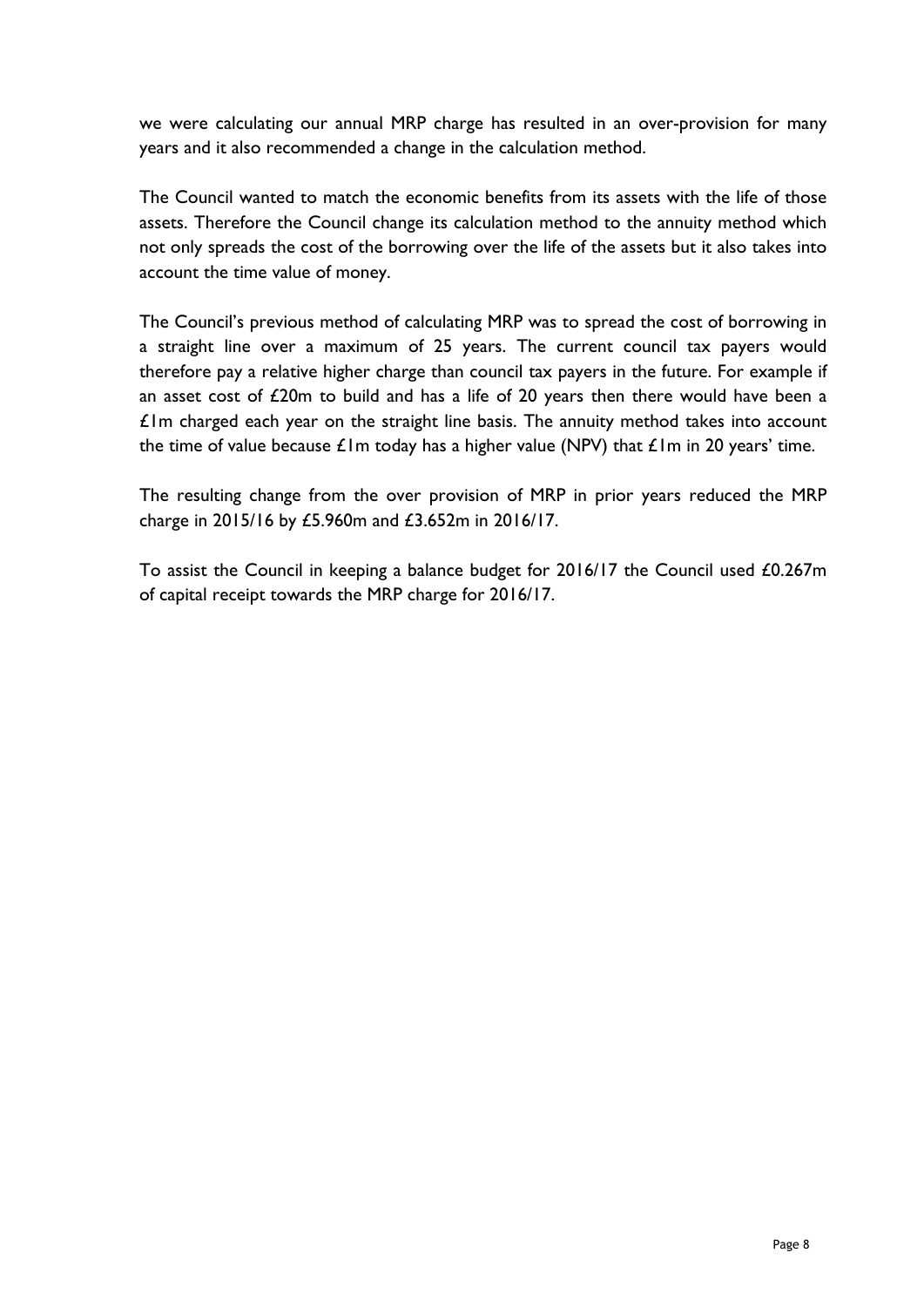## **Investment Activity**

The Council holds significant invested funds, representing income received in advance of expenditure plus balances and reserves held. During 2016/17, the Council's investment and cash balances ranged between  $£70$  and  $£100$  million due to timing differences between income and expenditure. The year-end investment position and the year-on-year change in show in table 3 below.

The Guidance on Local Government Investments in England gives priority to security and liquidity and the Council's aim is to achieve a yield commensurate with these principles.

| <b>Investments</b>                                | <b>Balance on</b><br>01/04/2016<br>$\pounds$ m | <b>Movement</b><br>$\pmb{\pounds}$ m | <b>Balance on</b><br>30/03/2017<br>$\pounds$ m | Avg<br>Rate/Yield<br>$(\%)$ |
|---------------------------------------------------|------------------------------------------------|--------------------------------------|------------------------------------------------|-----------------------------|
| Short term<br>Investments (call<br>accounts etc.) | 3                                              | 3                                    | 16                                             | 0.01%                       |
| Covered Bonds and<br>Loans                        | 13                                             | (2)                                  | П                                              | 1.35%                       |
| Money Market Funds                                | 4                                              | (1)                                  | $\overline{13}$                                | 0.28%                       |
| <b>Other Pooled Funds</b>                         | 22                                             | 0                                    | 22                                             | 3.25%                       |
| <b>Other Deposits</b>                             | 13                                             | 4                                    | 17                                             | 0.94%                       |
| <b>TOTAL</b><br><b>INVESTMENTS</b>                | 75                                             | 4                                    | 79                                             |                             |
| Increase/ (Decrease)<br>in Investments £m         |                                                |                                      | 4                                              |                             |

Table 3: Investment Activity in 2016/17

Both the CIPFA Code and government guidance require the Council to invest its funds prudently, and to have regard to the security and liquidity of its investments before seeking the highest rate of return, or yield. The Council's objective when investing money is to strike an appropriate balance between risk and return, minimising the risk of incurring losses from defaults and the risk of receiving unsuitably low investment income.

Security of capital has remained the Council's main investment objective. This has been maintained by following the Council's counterparty policy as set out in its Treasury Management Strategy Statement.

Counterparty credit quality was assessed and monitored with reference to credit ratings (the Council's minimum long-term counterparty rating is A across rating agencies Fitch, S&P and Moody's); for financial institutions analysis of funding structure and susceptibility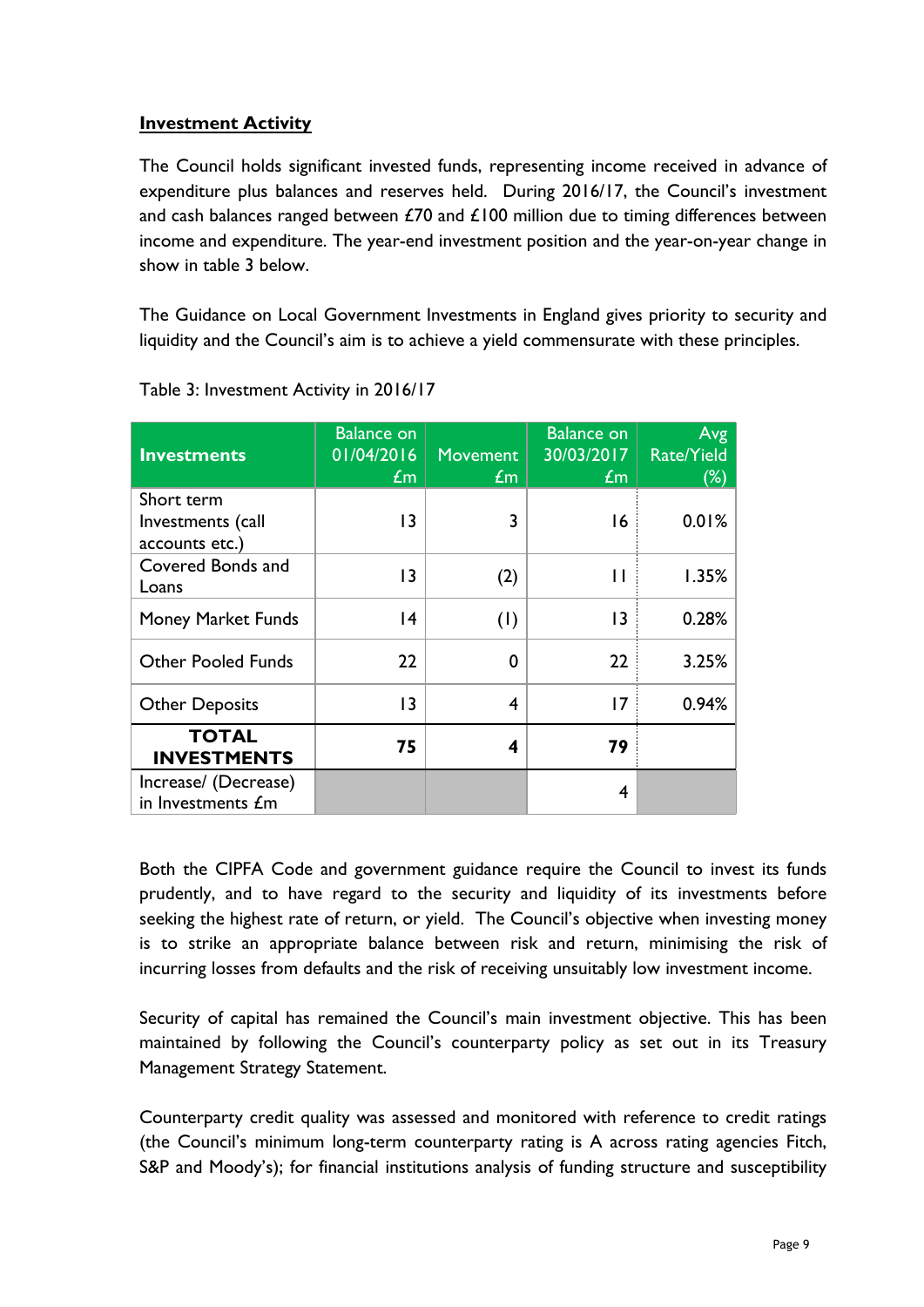to bail-in, credit default swap prices, financial statements, information on potential government support and reports in the quality financial press.

Given the increasing risk and falling returns from short-term unsecured bank investments, the Council wants to diversify into higher yielding long term asset classes.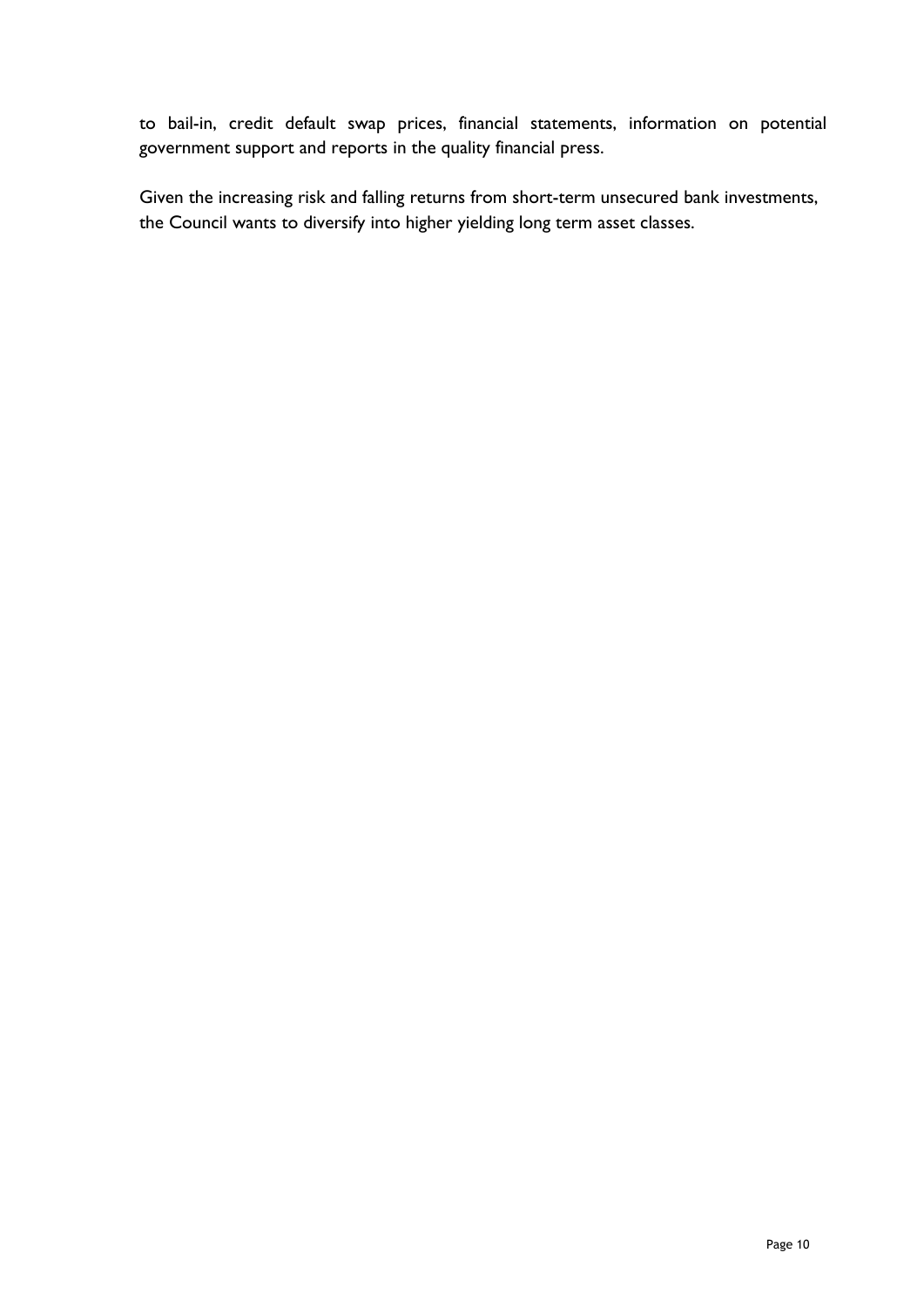# **Treasury Management Outturn 2016/17**

### **Budget Income and Expenditure**

| Treasury Management Outturn Position 2016/17 |  |
|----------------------------------------------|--|
|                                              |  |

|                                                                                          | 2016/17<br><b>Budget</b> | 2016/17<br><b>Outturn</b> | <b>Year End</b><br>Variance |
|------------------------------------------------------------------------------------------|--------------------------|---------------------------|-----------------------------|
|                                                                                          | $\mathbf{f}$ m           | $\mathbf{f}$ m            | $\mathbf{f}$ m              |
| Interest Payable                                                                         | 3.060                    |                           |                             |
| LOBO (Lender Option, Borrower Option)                                                    |                          | 4.378                     |                             |
| PWLB (Public Works Loan Board)                                                           |                          | 2.550                     |                             |
| Temporary loans                                                                          |                          | 0.409                     |                             |
| Internal Interest                                                                        |                          | 0.119                     |                             |
| Recharge to Departments for Unsupported<br>Borrowing (in accordance with business cases) |                          | (5.025)                   |                             |
| <b>Total Interest Payable</b>                                                            | 3.060                    | 2.431                     | (0.629)                     |
| <b>Interest Receivable</b>                                                               | (1.257)                  |                           |                             |
| <b>CCLA Property Fund</b>                                                                |                          | (1.006)                   |                             |
| Money Market Fund                                                                        |                          | (0.089)                   |                             |
| <b>Deposits</b>                                                                          |                          | (0.061)                   |                             |
| <b>Other Accounts</b>                                                                    |                          | (0.105)                   |                             |
| Other External Interest                                                                  |                          | (0.176)                   |                             |
| <b>Total Interest Receivable</b>                                                         | (1.257)                  | (1.437)                   | (0.180)                     |
| <b>Other Charges</b>                                                                     |                          |                           |                             |
| Debt Management                                                                          | 0.126                    | 0.295                     | 0.169                       |
| <b>Amortised Premiums</b>                                                                | (0.096)                  | 0.117                     | 0.213                       |
| <b>Total Other Charges</b>                                                               | 0.030                    | 0.412                     | 0.382                       |
| <b>Minimum Revenue Provision</b>                                                         | 2.574                    | 1.853                     | (0.721)                     |
| <b>TOTAL</b>                                                                             | 4.407                    | 3.259                     | (1.148)                     |

The UK Bank Rate which has been maintained at 0.5% since March 2009 fell in August 2016 to 0.25%. Short-term money market rates have fallen to lower levels. Investments in Money Market Funds generated an average rate of 0.28%. The average cash balances were £19.8m during the year.

The Council's budgeted investment income for the year was £1.257m. The Council's investment outturn for the year was £1.437m.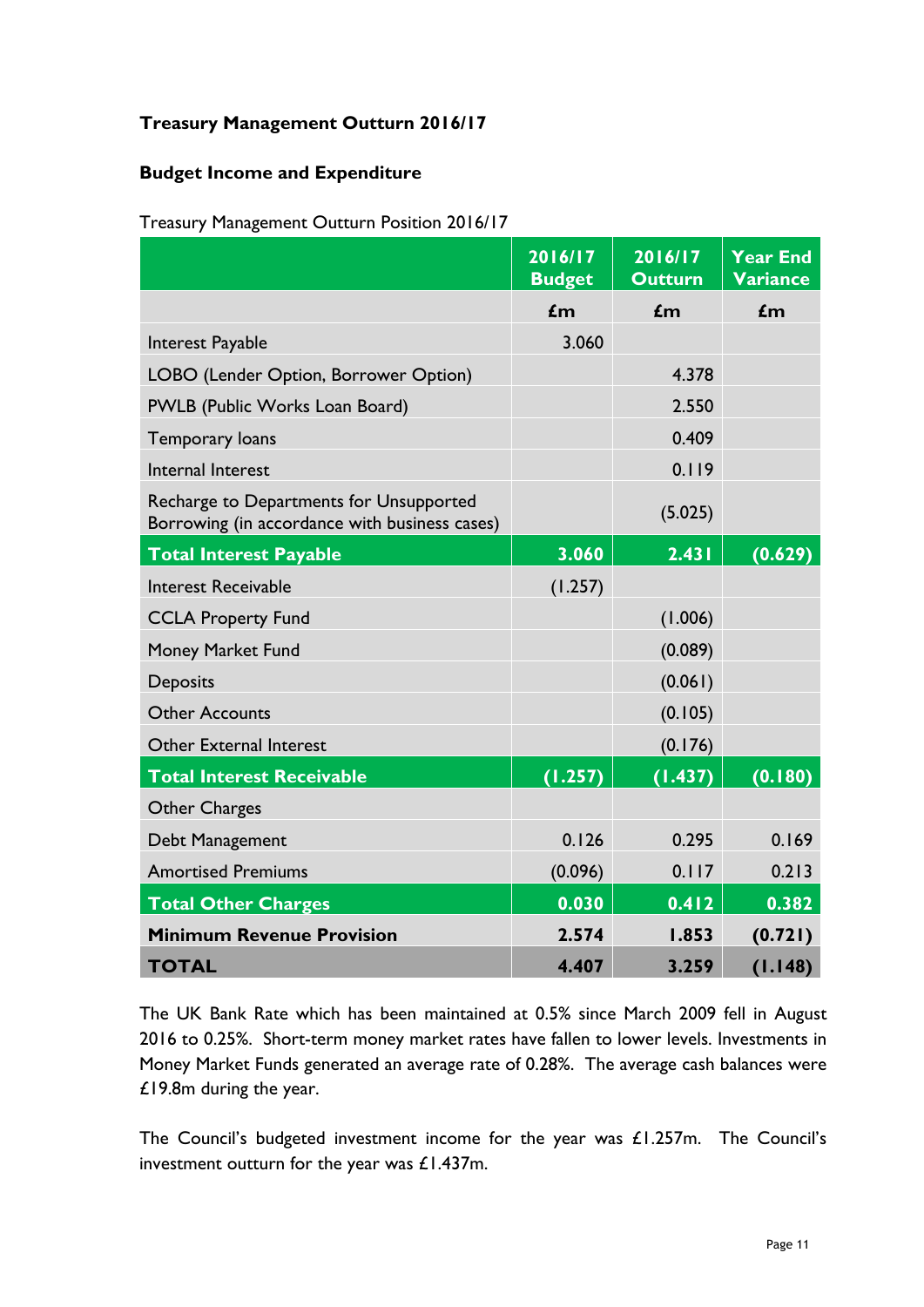The Treasury Management budget is a held as a subset of the Corporate Items budget with the Council's General Fund. Whilst interest costs are slightly less than the budget there are a number of factors that contribute to the final position. Whilst the Council not only borrows to finance capital expenditure, it also has to maintain a daily net cash surplus position. The costs of borrowing to finance invest to save capital schemes is charged to departments. The figures above include the borrowing implications of decisions to utilise the Asset Investment Fund to acquire assets to earn a revenue return which is accounted for in directorate's budgets.

The MRP differential derived as a consequence of the changes to the MRP financing policy agreed in 2016/17 has been used to offset amortised premiums and the increase in the PFI financing requirements and factored into the overall revenue outturn position to enable the Council to break even at year end.

The TM budget has also benefited from repayment of loans enabling service departments to release back to revenue provisions previously created as the risk of default was considered high.

### **Externally Managed Funds**

The Council also has investments in cash plus bond and property funds which allow the Council to diversify into asset classes other than cash with the need to own and manage the underlying investments. The funds which are operated on a variable net asset value (VNAV) basis offer diversification of investment risk, coupled with the services of a professional fund manager; they also offer enhanced returns over the longer term but are more volatile in the short-term. All of the Council's pooled fund investments are in the respective fund's distributing share class which pay out the income generated.

Although money can be redeemed from the pooled funds at short notice, the Council's intention is to hold them for the medium-term. Their performance and suitability in meeting the Council's investment objectives are monitored regularly and discussed with Arlingclose.

#### **Update on Investments with Icelandic Banks**

In March 2017 the Iceland authorities lifted the restriction of movement of monies from the country. It is hoped that the balances held in Icelandic Krona can be withdrawn in 2017/18 and this is being pursued in partnership with the LGA.

The latest position on the recoveries of monies invested in the Icelandic banks is as follows: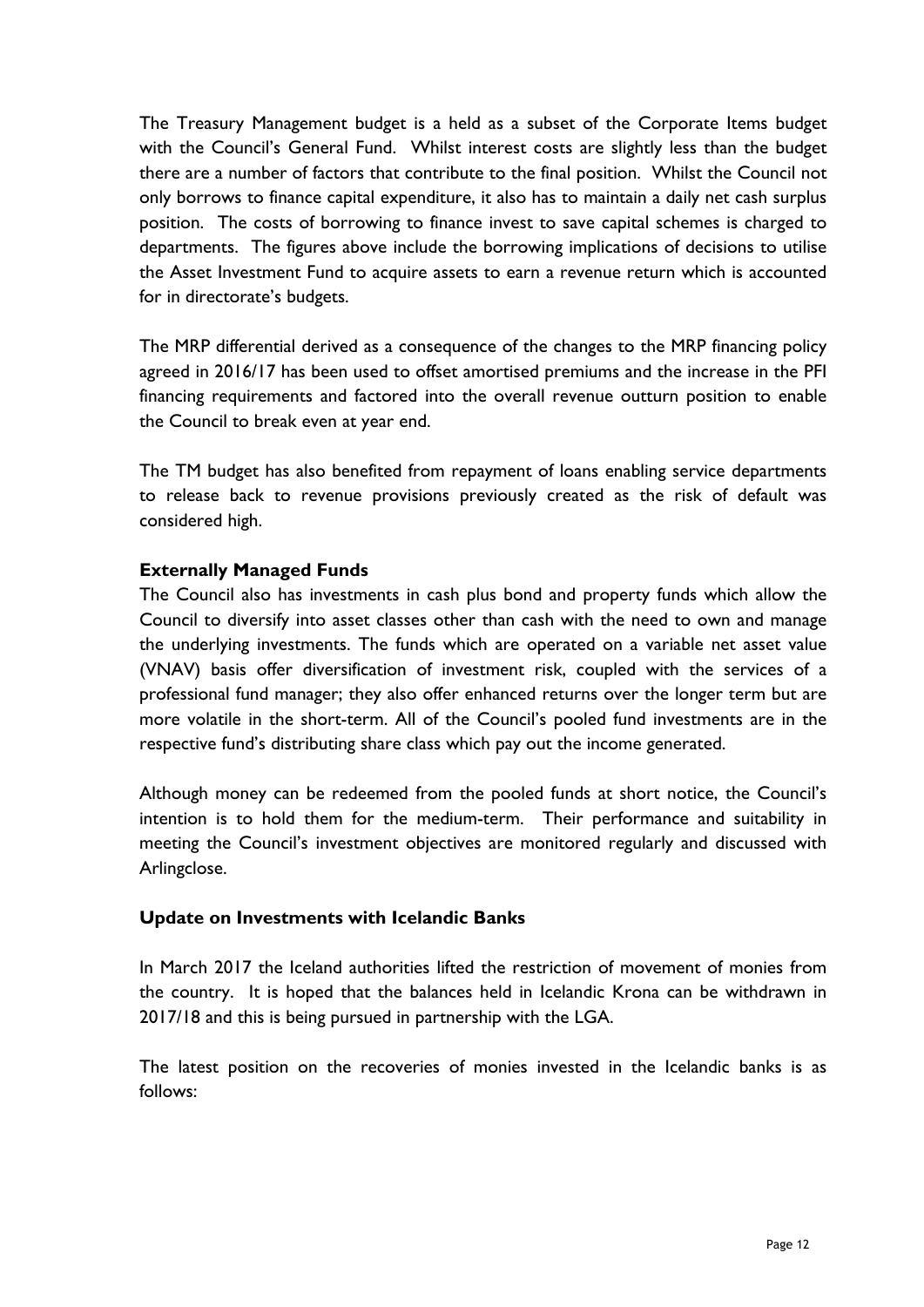| <b>Bank</b>    | Original<br><b>Deposit</b><br>£m | <b>Balance</b><br><b>March 2017</b><br>$\mathbf{f}$ m |
|----------------|----------------------------------|-------------------------------------------------------|
| Heritable Bank | 3.000                            | 0.060                                                 |
| Glitnir        | 6.000                            | 1.400                                                 |
| Landsbanki     | 4.000                            | 0.000                                                 |
| Total          | 13.000                           | <b>1.460</b>                                          |

### **Compliance with Prudential Indicators**

The Council confirms compliance with its Prudential Indicators for 2016/17, which were set in February 2017.

The Following indicators are set and monitored each year:

- **Estimates of Capital Expenditure;**
- **Estimates of Capital Financing Requirement;**
- Gross Debt and the Capital Financing Requirement;
- **Operation Boundary for External Debt;**
- **Authorised Limit for External Debt:**
- Ratio of Financing Costs to Net Revenue Stream;
- **Incremental Impact of Capital Investment Decisions.**

# **Treasury Management Indicators**

The Council measures and manages its exposures to treasury management risks using the following indicators.

**Interest Rate Exposures**: This indicator is set to control the Council's exposure to interest rate risk. The upper limits on fixed and variable rate interest rate exposures, expressed as the proportion of net principal borrowed will be:

|                                                   | 2016/17<br><b>Limit</b> | 2016/17<br>Actual | <b>Complied</b> |
|---------------------------------------------------|-------------------------|-------------------|-----------------|
| Upper limit on fixed interest rate exposure       | 210%                    | 69%               |                 |
| Upper limit on variable interest rate<br>exposure | 80%                     | 69%               |                 |

Fixed rate investments and borrowings are those where the rate of interest is fixed for the whole financial year. Instruments that mature during the financial year are classed as variable rate.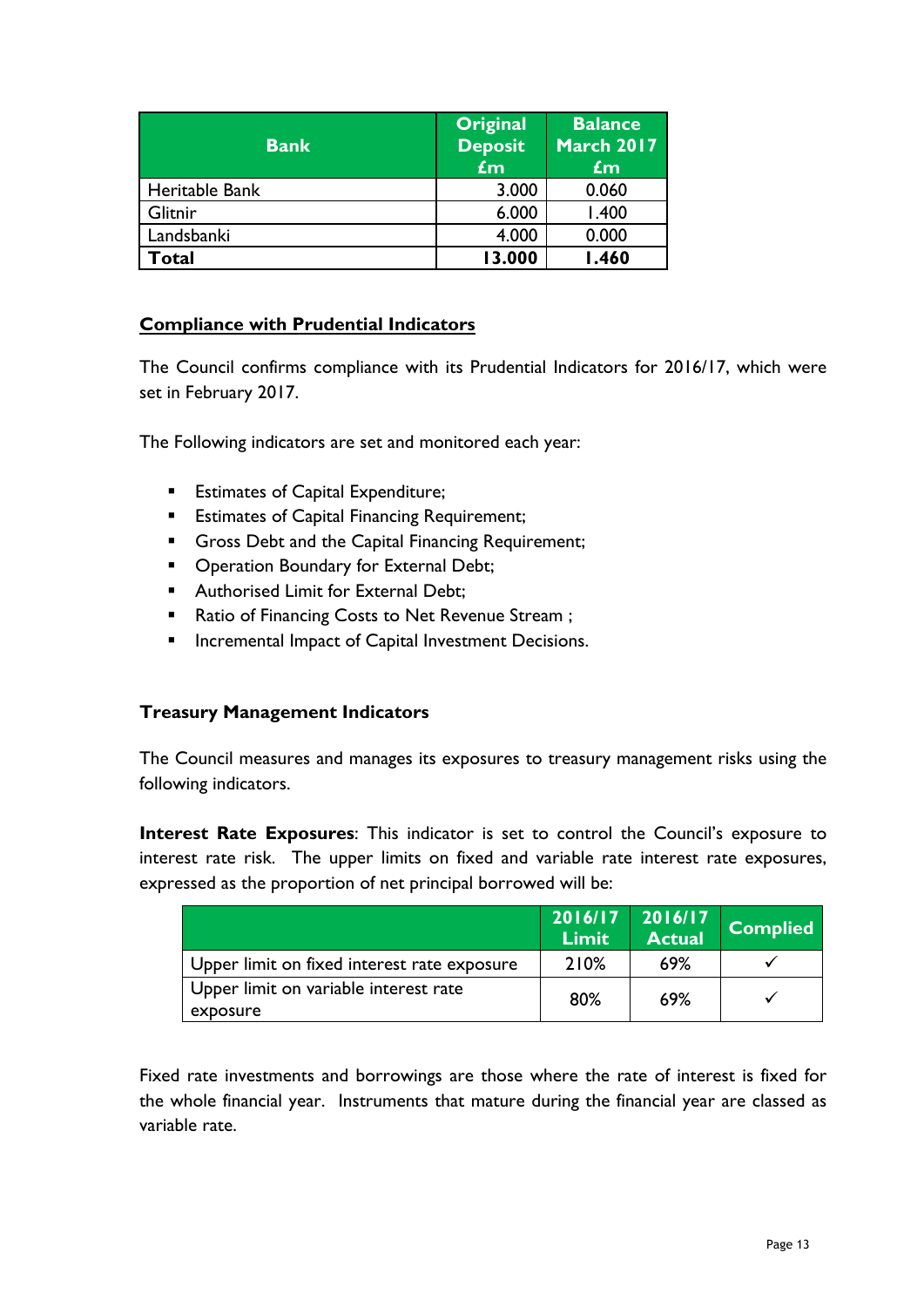**Maturity Structure of Borrowing:** This indicator is set to control the Council's exposure to refinancing risk. The upper and lower limits on the maturity structure of fixed rate borrowing will be:

|                                   | <b>Upper</b><br><b>Limit</b> | <b>Lower</b><br><b>Limit</b> | 31.03.2017<br><b>Actual</b> | <b>Complied</b> |
|-----------------------------------|------------------------------|------------------------------|-----------------------------|-----------------|
| Under 12 months                   | 100%                         | $0\%$                        | 50%                         |                 |
| 12 months and within<br>24 months | 100%                         | $0\%$                        | 1%                          |                 |
| 24 months and within 5<br>years   | 100%                         | $0\%$                        | $0\%$                       |                 |
| 5 years and within 10<br>years    | 100%                         | $0\%$                        | $0\%$                       |                 |
| 10 years and above                | 100%                         | 0%                           | 49%                         |                 |

Time periods start on the first day of each financial year. The maturity date of borrowing is the earliest date on which the lender can demand repayment.

**Principal Sums Invested for Periods Longer than 364 days:** The purpose of this indicator is to control the Council's exposure to the risk of incurring losses by seeking early repayment of its investments. The limits on the total principal sum invested to final maturities beyond the period end will be:

|                                             | 2016/17 | 2017/18 2018/19 |      |
|---------------------------------------------|---------|-----------------|------|
| Limit on principal invested beyond year end | £40m    | £35m            | £35m |
| Actual                                      | £0m     | £0m             | £0m  |
| Complied                                    |         |                 |      |

**Security:** The Council has adopted a voluntary measure of its exposure to credit risk by monitoring the value-weighted average credit rating of its investment portfolio. This is calculated by applying a score to each investment (AAA=1, AA+=2, etc.) and taking the arithmetic average, weighted by the size of each investment.

|                                 | Target | <b>Actual</b> | <b>Complied</b> |
|---------------------------------|--------|---------------|-----------------|
| Portfolio average credit rating |        |               |                 |

**Liquidity:** The Council has adopted a voluntary measure of its exposure to liquidity risk by monitoring the amount of cash available to meet unexpected payments within a rolling three month period, without additional borrowing.

|                                      | Target | <b>Actual</b> | <b>Complied</b> |
|--------------------------------------|--------|---------------|-----------------|
| Total cash available within 3 months | £15 m  | £15m          |                 |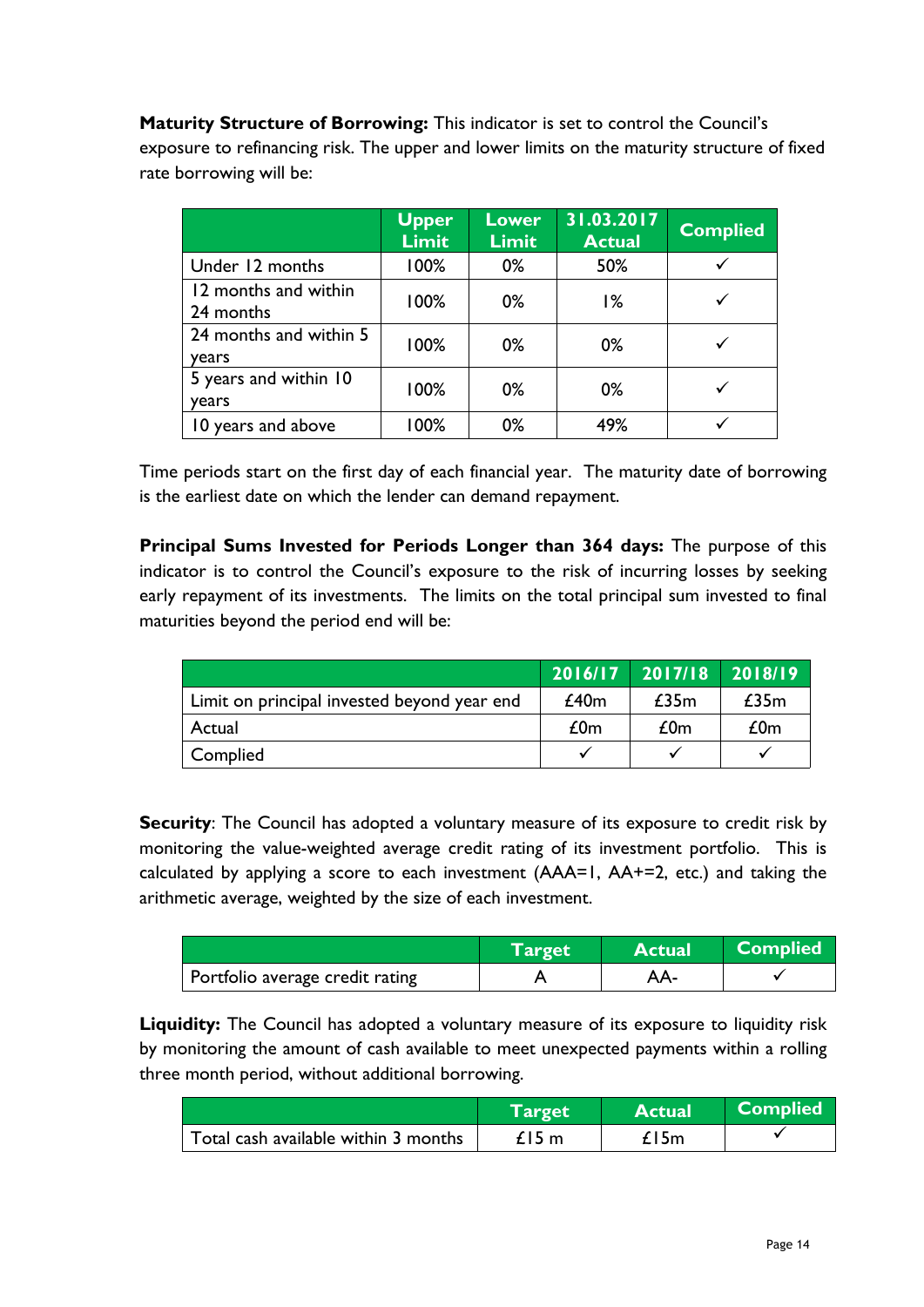#### **Investment Training**

Officers have undergone the following training during the year:

Arlingclose – Review of Minimum Revenue Provision.

Arlingclose – Principles of Treasury Management Workshop.

CCLA – Investments Seminar

CIPFA – Interest rates after Brexit

Arlingclose – Review of Borrowing and Investments.

Arlingclose - Accounts closedown 2016/17.

Grant Thornton - Accounts Workshops for Local Authority Accountants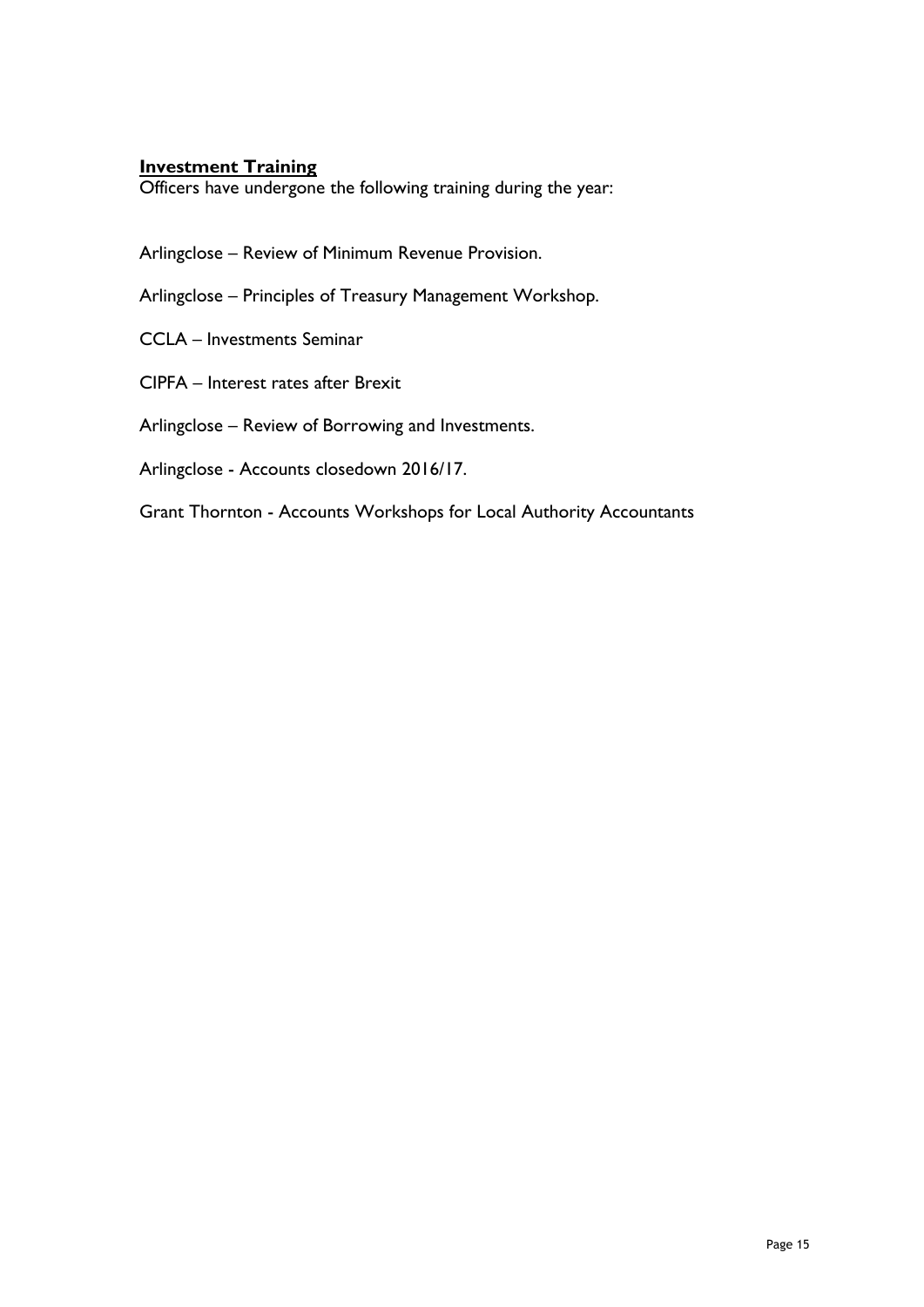### **Prudential Indicators 2016/17**

The Local Government Act 2003 requires the Council to have regard to CIPFA's *Prudential Code for Capital Finance in Local Authorities* (the Prudential Code) when determining how much money it can afford to borrow. The objectives of the Prudential Code are to ensure, within a clear framework, that the capital investment plans of local authorities are affordable, prudent and sustainable and that treasury management decisions are taken in accordance with good professional practice. To demonstrate that the Council has fulfilled these objectives, the Prudential Code sets out the following indicators that must be set and monitored each year.

This report compares the approved indicators with the outturn position for 2016/17. Actual figures have been taken from or prepared on a basis consistent with, the Authority's statement of accounts.

| <b>Capital Expenditure:</b> The Council's capital expenditure and financing may be |  |  |  |  |
|------------------------------------------------------------------------------------|--|--|--|--|
| summarised as follows.                                                             |  |  |  |  |

| <b>Capital Expenditure and</b><br><b>Financing</b> | 2016/17<br><b>Estimate</b><br>£m | 2016/17<br><b>Actual</b><br>£m | <b>Difference</b><br>£m |
|----------------------------------------------------|----------------------------------|--------------------------------|-------------------------|
| <b>General Fund</b>                                | 104.910                          | 90.423                         | 14.487                  |
| <b>Total Expenditure</b>                           | 104.910                          | 90.423                         | 14.487                  |
| Capital Receipts                                   | 8.510                            | 1.216                          | $-7.294$                |
| <b>Grants &amp; Contributions</b>                  | 48.080                           | 38.428                         | $-9.652$                |
| <b>Reserves</b>                                    | 0.0                              | 0                              | O                       |
| Revenue                                            | 2.590                            | 0.340                          | $-2.250$                |
| <b>Borrowing</b>                                   | 45.730                           | 50.439                         | 4.709                   |
| Leasing and PFI                                    | 0                                | 0                              | O                       |
| <b>Total Financing</b>                             | 104.910                          | 90.423                         | 14.487                  |

**Capital Financing Requirement:** The Capital Financing Requirement (CFR) measures the Authority's underlying need to borrow for a capital purpose.

| <b>Capital Financing</b><br><b>Requirement</b> | 31.03.17<br><b>Estimate</b><br>£m | 31.03.17<br><b>Actual</b><br>$\epsilon$ m | <b>Difference</b><br>$\mathbf{f}$ m |
|------------------------------------------------|-----------------------------------|-------------------------------------------|-------------------------------------|
| General Fund                                   | 329.230                           | 357.065                                   | 27.835                              |
| <b>Total CFR</b>                               | 329.230                           | 357.065                                   | 27.835                              |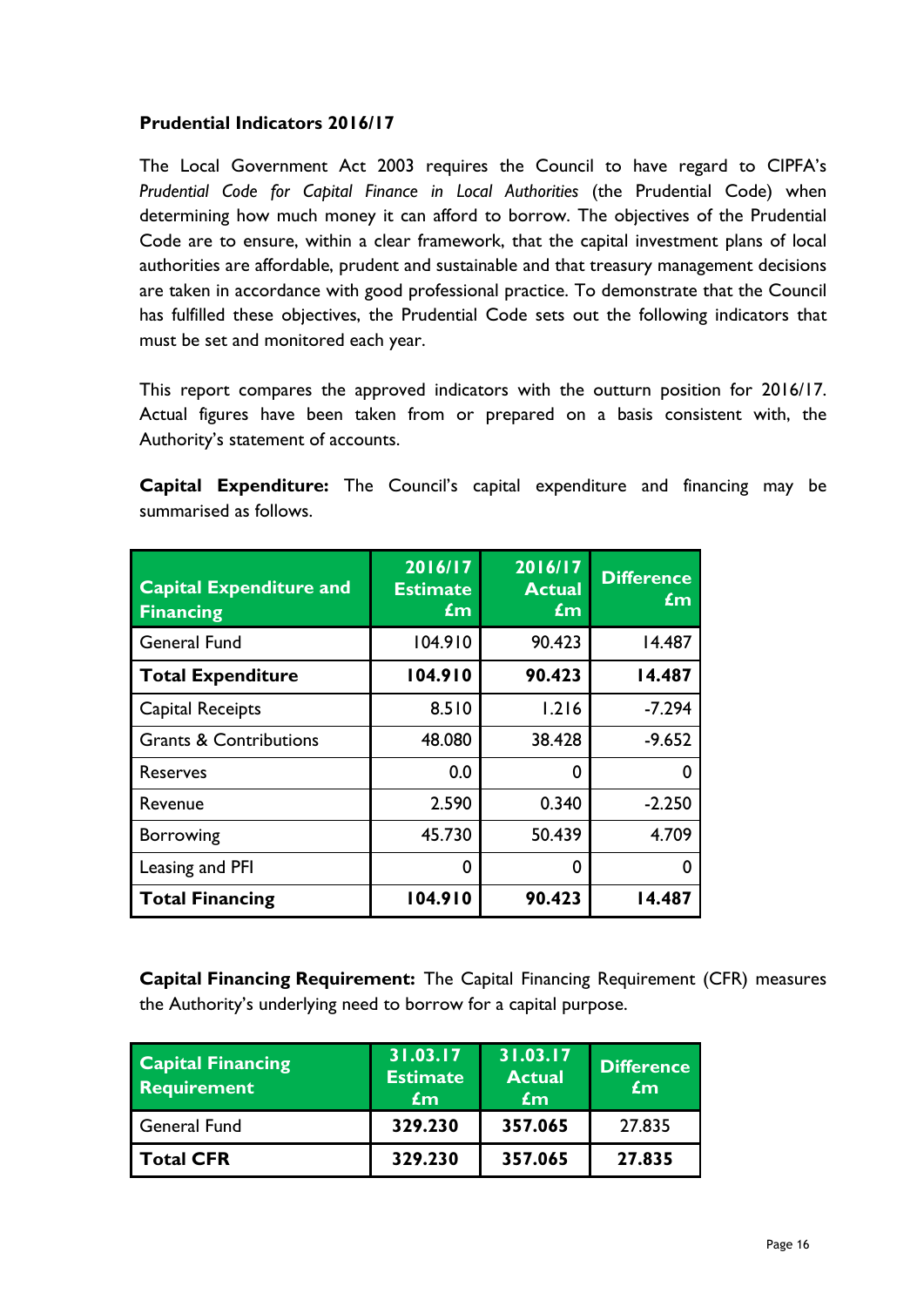The CFR rose by £28m capital expenditure financed by debt outweighs resources put aside for debt repayment.

The increase in CFR shows that the Council is increasing its borrowing to pay for capital expenditure in the city.

**Gross Debt and the Capital Financing Requirement:** In order to ensure that over the medium term debt will only be for a capital purpose, the Council should ensure that debt does not, except in the short term, exceed the total of capital financing requirement in the preceding year plus the estimates of any additional capital financing requirement for the current and next two financial years. This is a key indicator of prudence.

| <b>Debt</b>                               | 31.03.16<br><b>Estimate</b><br>$\mathbf{f}$ m | 31.03.17<br><b>Actual</b><br>$\mathbf{f}$ m | <b>Difference</b><br>$\mathbf{f}$ m |
|-------------------------------------------|-----------------------------------------------|---------------------------------------------|-------------------------------------|
| <b>Borrowing</b>                          | 288                                           | 287                                         | (D)                                 |
| PFI liabilities & other<br>Finance leases | 125                                           | $ $ $ $ $ $                                 | (12)                                |
| <b>Total Debt</b>                         | 413                                           | 400                                         | (13)                                |

Actual Debt: The Council's actual debt at 31 March 2017 was as follows:

Total debt is expected to remain below the CFR during the forecast period.

The actual debt levels are monitored against the Operational Boundary and Authorised Limit for External Debt, below.

**Operational Boundary for External Debt:** The operational boundary is based on the Council's estimate of most likely (i.e. prudent, but not worst case) scenario for external debt. It links directly to the Authority's estimates of capital expenditure, the capital financing requirement and cash flow requirements, and is a key management tool for inyear monitoring. Other long-term liabilities comprise finance lease, Private Finance Initiative and other liabilities that are not borrowing but form part of the Council's debt.

| <b>Operational Boundary</b> | 31.03.17<br><b>Boundary</b><br>£m | 31.03.17<br><b>Actual</b><br><b>Debt</b><br>$f_{\rm{m}}$ | <b>Complied</b> |
|-----------------------------|-----------------------------------|----------------------------------------------------------|-----------------|
| <b>Borrowing</b>            | 350                               | 287                                                      |                 |
| Other long-term liabilities | 140                               | I I 3                                                    |                 |
| <b>Total Debt</b>           | 490                               | 400                                                      |                 |